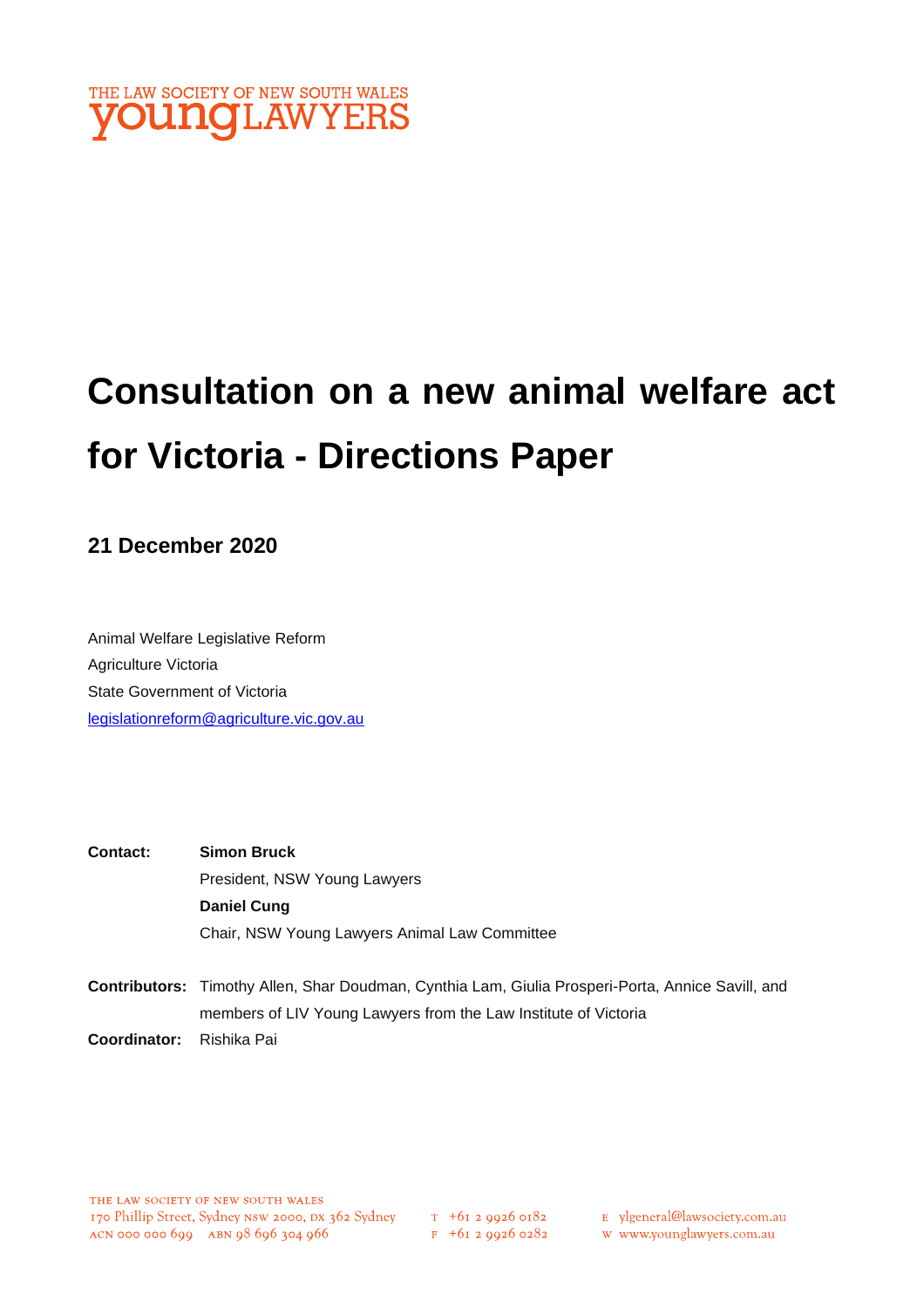

The NSW Young Lawyers Animal Law Committee (**Committee**) make the following submission in response to the Consultation on a new animal welfare act for Victoria - Directions Paper (**Directions Paper**).

## **NSW Young Lawyers**

NSW Young Lawyers is a division of The Law Society of New South Wales. NSW Young Lawyers supports practitioners in their professional and career development in numerous ways, including by encouraging active participation in its 15 separate committees, each dedicated to particular areas of practice. Membership is automatic for all NSW lawyers (solicitors and barristers) under 36 years and/or in their first five years of practice, as well as law students. NSW Young Lawyers currently has over 15,000 members.

The Committee comprises a group of over 400 members interested in animal protection laws regulating the treatment of animals. The Committee aims to raise awareness and provide education to the legal profession and wider community, while increasing understanding about the importance of protecting animals from abuse and neglect. A common theme amongst Committee members is a passion and desire to use their legal skills and the law to improve protections for animals.

The Committee welcomes the opportunity to make a submission to this Directions Paper. In making this submission, the Committee aims to draw comparisons to strong and effective elements in the animal welfare legislation of other States and Territories of Australia, including New South Wales and the Australian Capital Territory.

The Committee thanks Law Institute of Victoria Young Lawyers for their contribution to this submission.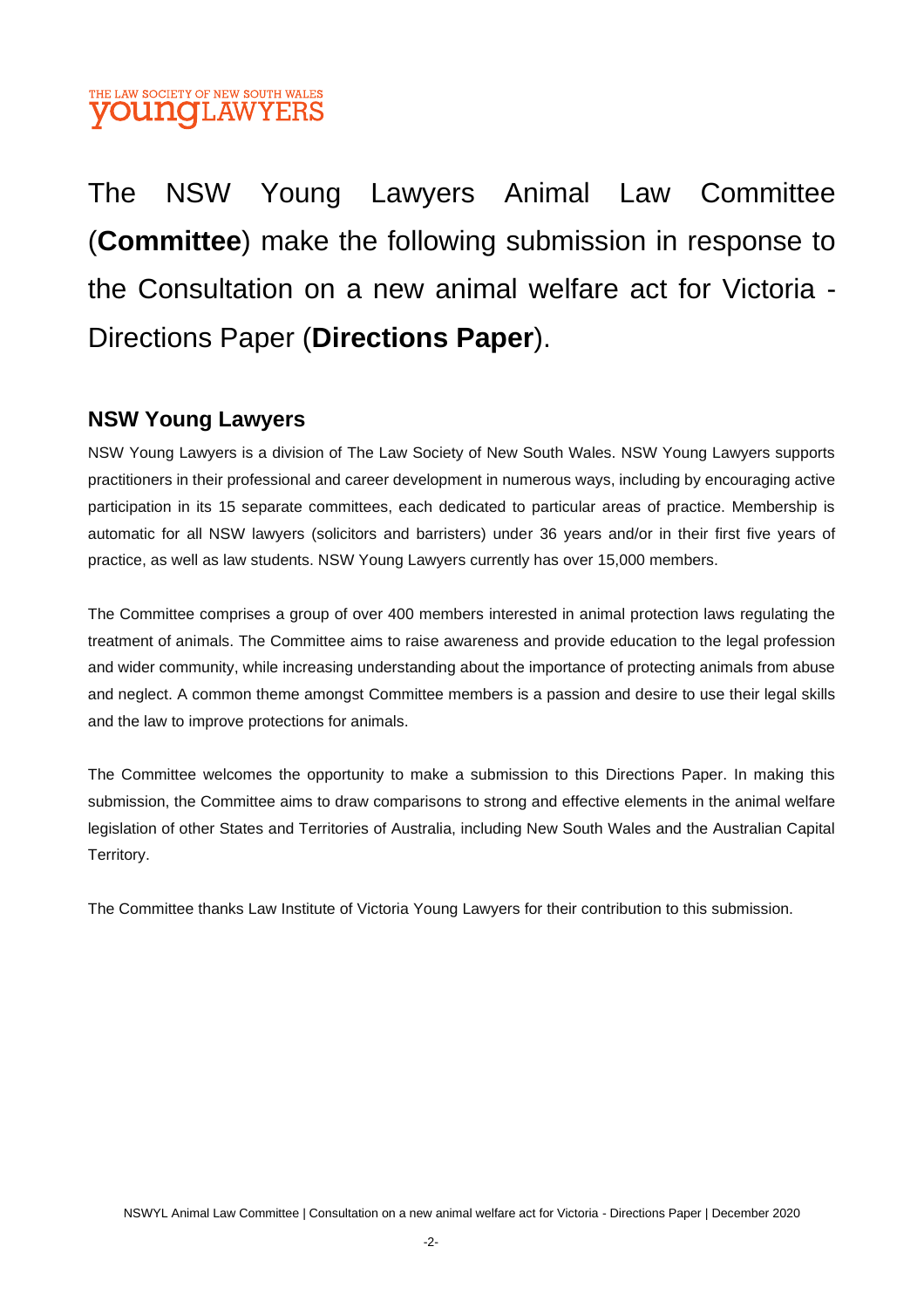# THE LAW SOCIETY OF NEW SOUTH WALES

# **Structure of submission and summary of recommendations**

The Committee's submission will address Themes 1 and 2 of the policy proposals in the Directions Paper: safeguarding animal welfare, and a simplified and flexible legislative framework.

|     |                              | <b>Summary of recommendation</b>                                      |
|-----|------------------------------|-----------------------------------------------------------------------|
| 1.1 | <b>Animal sentience</b>      | Sentience should be referred to in the Objects and Principles of the  |
|     |                              | Act, as well as in the definition of animals. This will bring the     |
|     |                              | legislation into alignment with community values and laws in other    |
|     |                              | Australian jurisdictions, and reflect global best practice.           |
| 1.2 | Minimum standards of care    | To ensure animal welfare is safeguarded, language used to             |
|     |                              | describe minimum standards of care should be proactive rather         |
|     |                              | than reactive. The language should be precise and objective, with     |
|     |                              | clear definitions.                                                    |
| 1.3 | <b>Prohibited acts</b>       | - The Committee supports a shift from prohibiting specified           |
|     |                              | actions and behaviours that constitute cruelty, to providing a set    |
|     |                              | of offence categories.                                                |
|     |                              | - Reference to the harm caused as an aggravating factor (and in       |
|     |                              | the format proposed which may dictate the offence category).          |
|     |                              | - The undesirability of offences should be better reflected in the    |
|     |                              | structure of the proposed tiers of offences.                          |
|     |                              | - There should be availability of financial penalties and             |
|     |                              | imprisonment that is proportionate to the malice, negligence,         |
|     |                              | harm and community disapproval of animal cruelty offences.            |
|     |                              | - Certain animals should not be excluded from the categories          |
|     |                              | simply by virtue of their species.                                    |
| 1.4 | <b>Controlled procedures</b> | All controlled procedures (for livestock) which cause significant     |
|     |                              | pain and/or are deemed to cause unnecessary pain and suffering        |
|     |                              | should be prohibited. In the absence of prohibition, restrictions     |
|     |                              | should be applied including the requirement for procedures to be      |
|     |                              | undertaken by a registered veterinarian or other appropriate          |
|     |                              | person, and with appropriate pain relief.                             |
| 2.1 | <b>Consistency of the</b>    | The Committee supports a simplified framework that avoids cross-      |
|     | framework                    | over or overlapping legislation on similar topics, in order to reduce |
|     |                              | confusion for people taking care of or working with animals.          |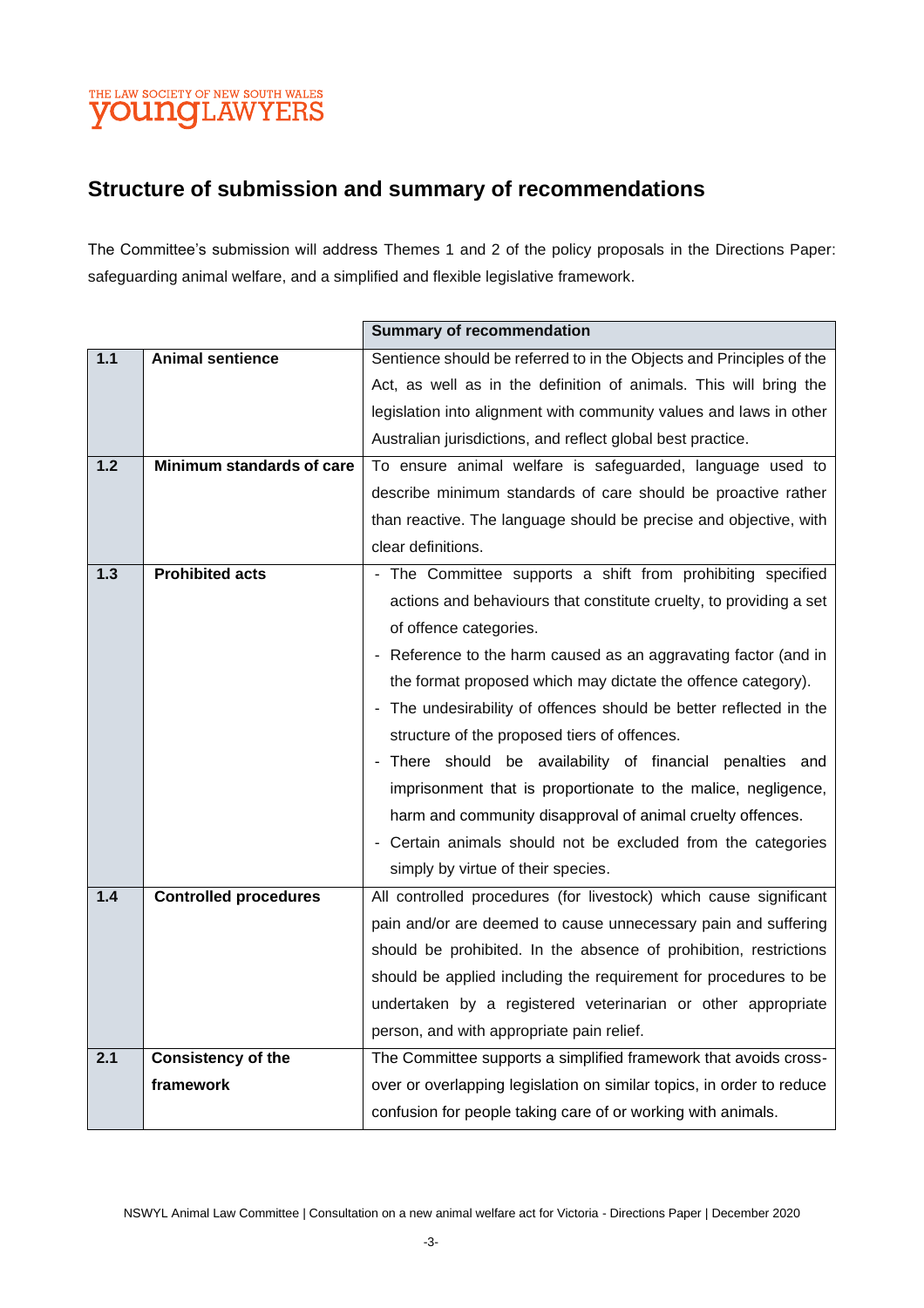#### THE LAW SOCIETY OF NEW SOUTH WALES **OUINOII.AW**

## **Discussion**

#### **1.1 Animal sentience**

The Committee strongly supports all three options proposed in 1.1 of the Directions Paper, namely to refer to sentience in the Objects and Principles of the Act, as well as to refer to sentience in the definition of animals. If enacted, it would bring the legislation into alignment with community values. As early as 2009, Peter Sankoff, an animal protection scholar, observed that '[w]e have formally abandoned the notion that these sentient beings are 'just' animals and undeserving of moral concern...' and that it is likely that 'the large majority of people in Australia… believe that animals *matter*, and that their welfare is something that is worthy of being considered'.<sup>1</sup> Referring to sentience in the Objects and Principles of the Act, as well as in the definition of animals, would accurately capture the impetus behind society's concern for animal welfare; it therefore represents an appropriate and desirable proposal.

The Committee strongly agrees that the legislative recognition of animal sentience reflects that caring for an animal is different to caring for a vehicle, house, or other inanimate property, and that policy development and regulatory decisions should be based on preserving animal welfare rather than merely responding to animal cruelty.<sup>2</sup>

The Committee is of the view that including similar wording to that written into the Objects of the Australian Capital Territory's *Animal Welfare Act 1992* (ACT), would adequately capture the sentient status of animals, specifically: "that animals are sentient beings that are able to subjectively feel and perceive the world around them, and have intrinsic value and deserve to be treated with compassion and have a quality of life that reflects their intrinsic value".<sup>3</sup> This would also allow consistency between animal welfare legislation across Australian states and territories.

The proposal also reflects global best practice. By way of example in international jurisdictions, animal sentience was expressly recognised by legislation passed by the French National Assembly in 2014<sup>4</sup>, the New Zealand Parliament in 2015<sup>5</sup>, the Parliament of the Province of Quebec in 2015<sup>6</sup>, and Colombia in 2016.<sup>7</sup>

<sup>1</sup> Peter Sankoff, 'The Welfare Paradigm: Making the World a Better Place for Animals?' in Peter Sankoff and Steven White (eds), *Animals Law in Australasia: A New Dialogue* (The Federation Press, 2009) 7, 9.

<sup>2</sup> Directions Paper, 17.

<sup>3</sup> *Animal Welfare Act 1992* (ACT) s 4A.

<sup>4</sup> French Civil Code, Art. 515-14: "Animals are living beings gifted with sentience. Subject to the laws that protect the animals, they are subjected to the regime of goods."

<sup>5</sup> s 4, Animal Welfare Amendment Act (No 2) 2015 (2015 No 49): "animals are sentient".

<sup>&</sup>lt;sup>6</sup> Quebec Civil Code, Art. 898.1: "Animals are not things. They are sentient beings and have biological needs. In addition to the provisions of special Acts which protect animals, the provisions of this Code and of any other Act concerning property nonetheless apply to animals."

<sup>&</sup>lt;sup>7</sup> Colombia Civil code, Art. 655: "Recognizing the quality of sentient beings to animals".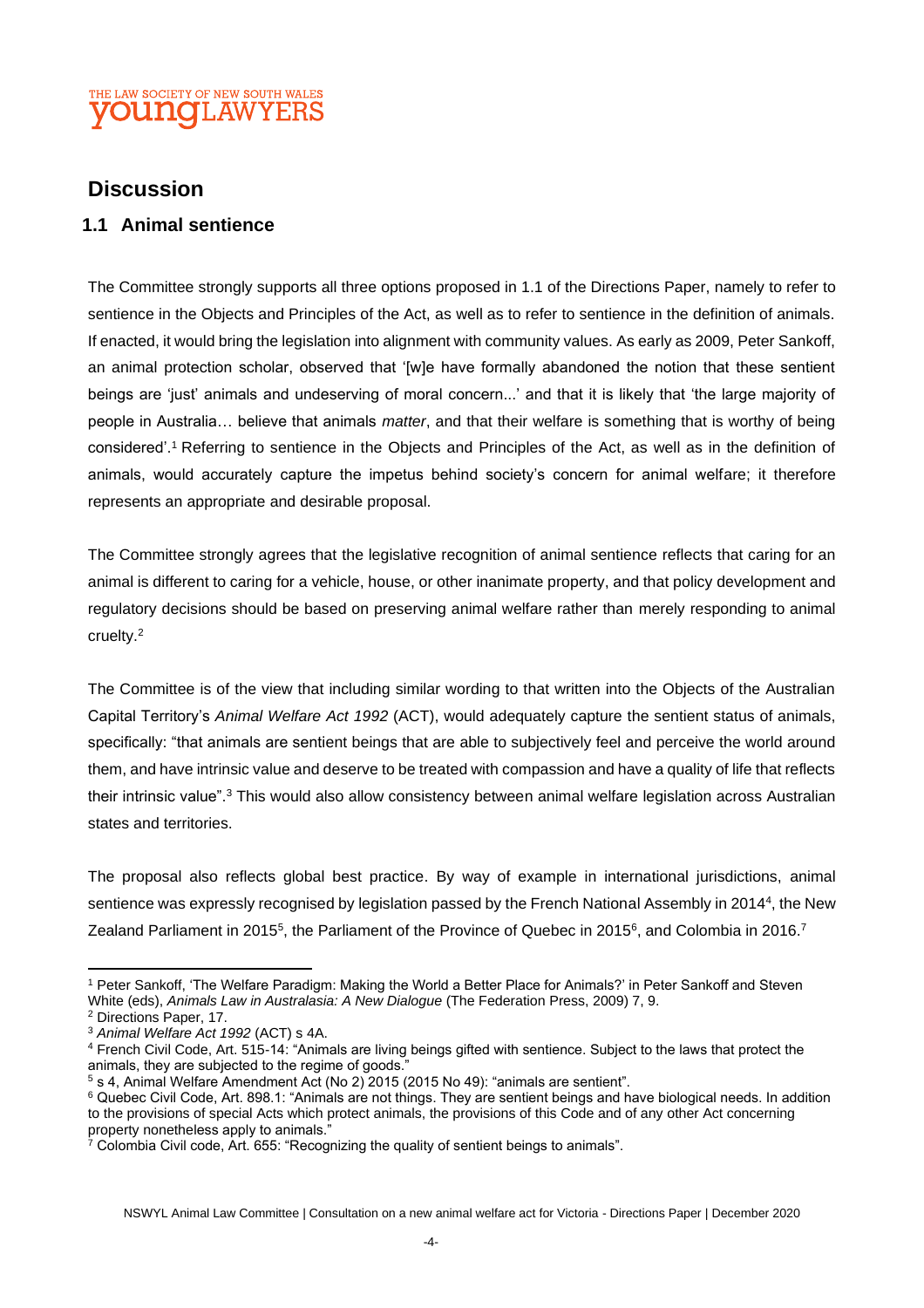#### THE LAW SOCIETY OF NEW SOUTH WALES **DUNOT AWYERS**

#### **1.2 Minimum standards of care**

The Committee supports introducing a minimum standard of care into the new laws. These laws should be used for the protection of all categories of non-human animals regardless of species, including but not limited to domestic animals, livestock, animals used in research, animals in entertainment and wildlife.

In protecting animal welfare, the Directions Paper correctly highlights the importance of introducing proactive, rather than reactive, language to safeguard animal welfare. The use of the 'fail to provide' provisions in POCTA<sup>8</sup> means that it is geared towards punishing behaviour that has reached the stage of failing to provide for the animal. That is, it is reacting to poor behaviour rather than looking to prevent it at the outset. Conversely, introducing an obligation or duty of care is proactive and is a directive which protects animal welfare rather than punishing behaviour cruelty.

The Committee prefers the use of the term 'obligation' to describe the requirement to provide a minimum standard of care, as opposed to 'breach of duty of care'. The Committee is not persuaded that consideration of reasonable measures taken by an individual should be used as a defence. Instead, taking into consideration a person's conduct or circumstances out of their control can assist in determining severity of a penalty or sentence only.

Alternatively, should the term 'duty of care' be preferred, it is imperative that the language used in legislation is precise and the law well defined; the risk of not doing so being that more people disobey the duty. The Committee submits that using words such as 'reasonable'<sup>9</sup> or 'appropriate'<sup>10</sup> to describe a duty to care for animals poses a problem if they are not properly defined. These terms are subjective and vague, and in turn do not necessitate a strict standard to be met. In some attempt to resolve the ambiguity, the NSW legislation sets the period of 24 hours as a marker (for instance failing to provide an animal with food in 24 hours is evidence of failing to provide sufficient food).<sup>11</sup> Setting a timeframe is one way to set the standard. Another way is to strictly define who or what determines what is 'reasonable' or 'appropriate'. By way of example, the equivalent New Zealand legislation has effectively enacted provisions whereby there is an obligation in relation to the physical, health, and behavioural needs of animals in that those "owning" or "in charge" of an animal

<sup>8</sup> *Prevention of Cruelty to Animals Act 1986* (Vic) s 9(f) and 9(i).

<sup>9</sup> *Animal Care and Protection Act 2001* (QLD) s 17 and *Prevention of Cruelty to Animals Act 1979* (NSW) ss 5(3)(a) & (b) and 8(1).

<sup>10</sup> *Animal Protection Act 2018* (NT) s 6(b) s 6(1)(a-g).

<sup>11</sup> *Prevention of Cruelty to Animals Act 1979* (NSW) s 8(3).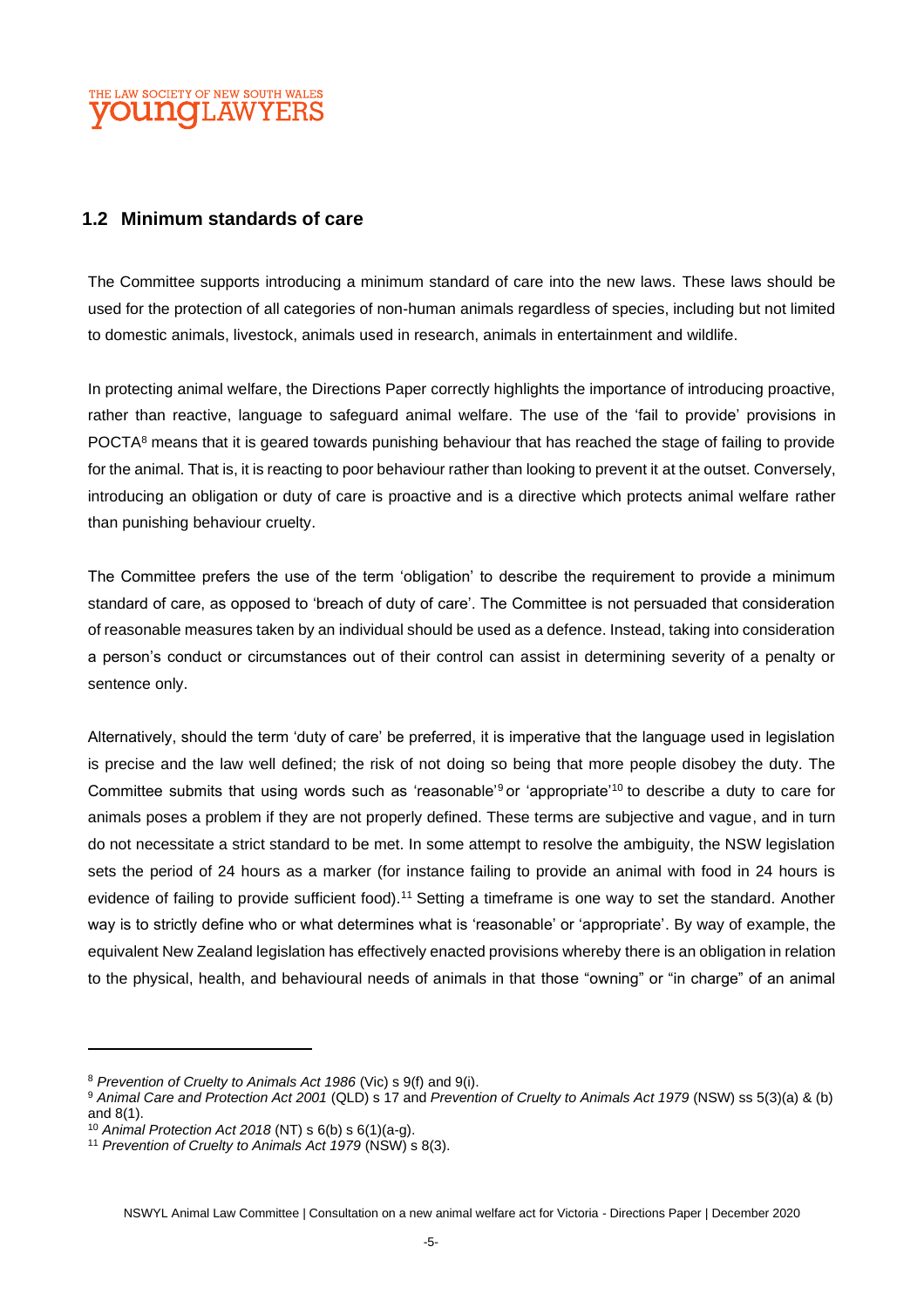## THE LAW SOCIETY OF NEW SOUTH WALES **OUNQLAWYERS**

must ensure that those needs of the animal are met in a manner that is in line with both good practice and scientific knowledge.<sup>12</sup>

Ideally, a body or organisation that is purely focused on, and knowledgeable in, animal welfare would be the most appropriate at assessing and setting the standard of what is a 'reasonable' provision of animal care. Such bodies could include the RSPCA, the International Fund for Animal Welfare, and World League for Protection of Animals.

The basic elements that should be included in the minimum standard of care should mirror what has been implemented in other jurisdictions as outlined in the Directions Paper (food and water, living conditions, treatment for disease and injury, and the opportunity to display normal patterns of behaviour). <sup>13</sup> Such a minimum standard of care would ensure the physical, health, and behavioural needs of animals is achieved, paving way for adequate animal welfare practices and outcomes.

The Committee supports introducing a minimum standard of care to the new animal welfare laws and notes the importance of setting an objective standard which the provision of animal welfare must meet.

#### **1.3 Prohibited acts**

The Committee generally supports the shift from prohibiting specified actions and behaviours that constitute cruelty to providing a set of offence categories. This may address issues regarding the exhaustive nature of the current list of offences which leaves avenues open for behaviour which, while cruel, sits outside that list.

The Committee also supports the reference to the harm caused as an aggravating factor (and in the format proposed which could dictate the category of offence). It is the suffering endured by the victim animal that underpins the need for offences of this kind and in circumstances where that suffering and the need to remedy or prevent it is well understood (whether that be by lay persons or in industries that work with animals on a regular basis<sup>14</sup>), it ought to be at the forefront of considerations regarding the level of criminality in the offence. In terms of the proposed tiers of offences, while it is a useful mechanism, the Committee submits that the undesirability of the offences ought to be better reflected in the structure. Two examples illustrate the point:

a) Omissions can be just as malicious, cruel and detrimental to an animal as positive acts done with the intention of causing harm.<sup>15</sup> However, the proposed categories require that the latter is always 'worse'

NSWYL Animal Law Committee | Consultation on a new animal welfare act for Victoria - Directions Paper | December 2020

<sup>12</sup> *Animal Welfare Act 1999* (NZ) s 10.

<sup>13</sup> Animal Welfare Directions Paper, Minimum Standards of Care in Legislation, 19.

<sup>&</sup>lt;sup>14</sup> Locke, Sarina, 'Pain relief for livestock gets global investment boost with Dechra taking a share of Animal Ethics company' ABC Rural (online, 4 April 2017) [<https://www.abc.net.au/news/rural/2017-04-04/tri-solfen-animal-pain-relief](https://www.abc.net.au/news/rural/2017-04-04/tri-solfen-animal-pain-relief-company-attracts-uk-investment/8413310)[company-attracts-uk-investment/8413310>](https://www.abc.net.au/news/rural/2017-04-04/tri-solfen-animal-pain-relief-company-attracts-uk-investment/8413310)

<sup>15</sup> Heikkila, Karina Elizabeth (2018) *Could s 17 of the Animal Care and Protection Act 2001 (Qld) represent a Derridean justice-based approach to animal protections?* PhD thesis, Victoria University.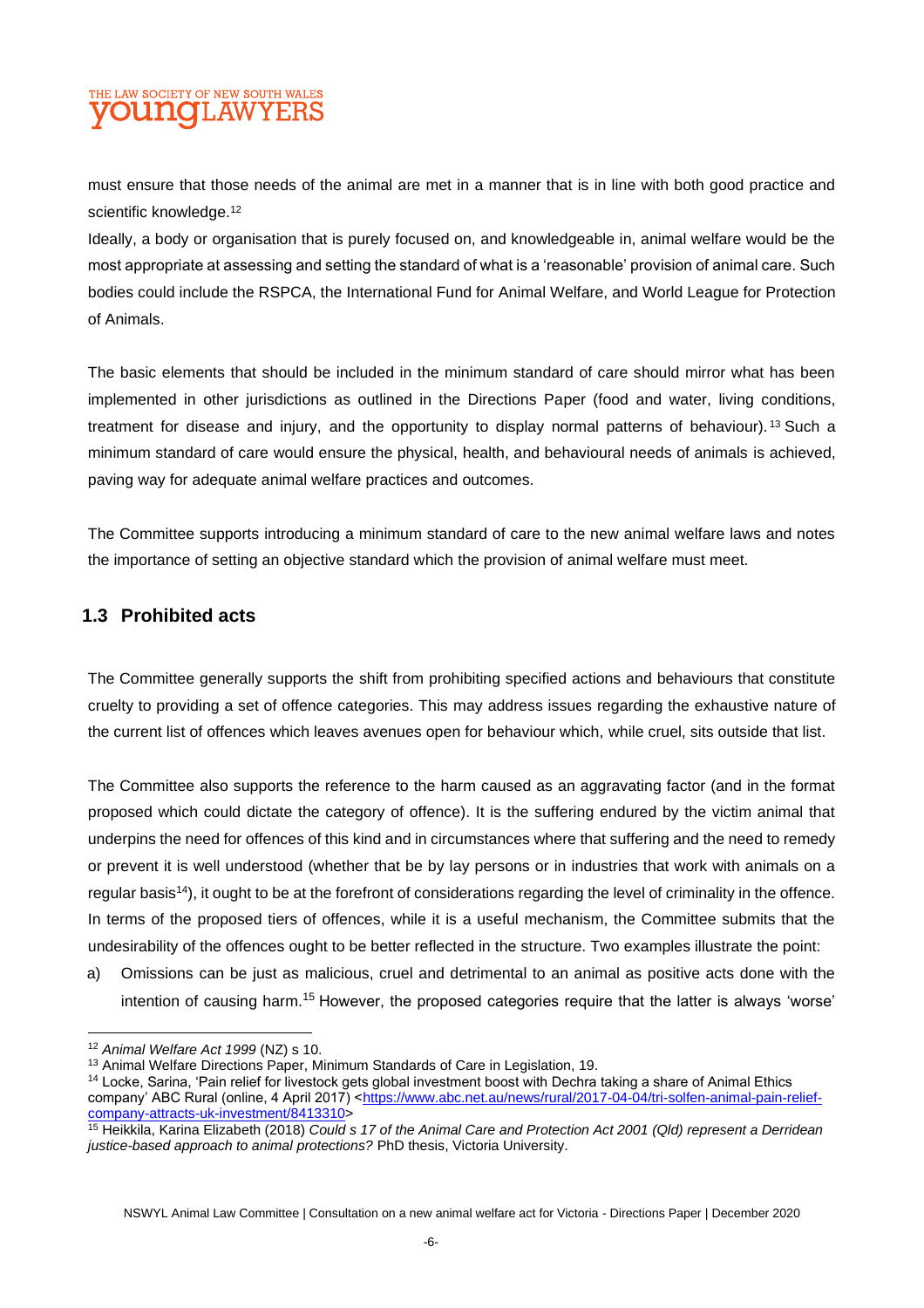## THE LAW SOCIETY OF NEW SOUTH WALES **OUNGLAWYERS**

than the former. This could produce disproportionate outcomes when, for example, an offender who regularly starves a dog for extended periods of time (likely a Category 1 offence) is considered to have committed a milder criminal act than someone who kicks a dog in anger on a single occasion (at least a Category 2 offence, but potentially Category 4). The Committee therefore submits that the categories ought to better reflect undesirability through offence factors such as harm to the animal (whether by act or omission), *mens rea* of the offender, and duration of offence.

b) Other aggravating factors ought to be incorporated into the category provisions from other areas of criminal law. This could include whether the offence was done in company, the relevance of the relationship between the perpetrator and the animal, etc.

The Committee also notes that the categorisation of offence will be rendered meaningless if the corresponding penalties do not provide adequate deterrence. NSW's recent proposal to significantly increase penalties for offences under its *Prevention of Cruelty to Animals Act 1979* (NSW) is indicative of the need to legislate accordingly, and the Committee supports the availability of financial penalties and imprisonment that is proportionate to the malice, negligence, harm, and community disapproval of animal cruelty offences.

As to the applicability of different categories to different animals, the Committee supports a system that affords the same protection to animals and the same penalties for offenders. That is, certain animals ought not be excluded from the categories simply by virtue of their species. While many animal cruelty offences would ostensibly relate to domestic animals or livestock, this should not exclude the application of animal cruelty laws to other categories of non-human animals including wildlife and animals used in scientific research.

Though certain animals are at greater risk of falling victim to acts of cruelty, or are at greater risk of suffering harm, this does not provide a justification for overlooking both the undesirability of causing harm (as a matter of public policy and the public interest) and the hardship endured by animals that are under a person's charge.

The broader Australian population arguably does not consider that those unwilling to take meaningful steps to reduce animal pain ought to benefit from exemptions or blanket defences. In recent surveys and reports, 95% of respondents viewed farm animal welfare with concern, and 91% wanted legislative and policy amendment to address it.<sup>16</sup>

<sup>16</sup> Futureye, *Australia's Shifting Mindset on Farm Animal Welfare* (2018)

[<sup>&</sup>lt;https://www.outbreak.gov.au/sites/default/files/documents/farm-animal-welfare.pdf>](https://www.outbreak.gov.au/sites/default/files/documents/farm-animal-welfare.pdf).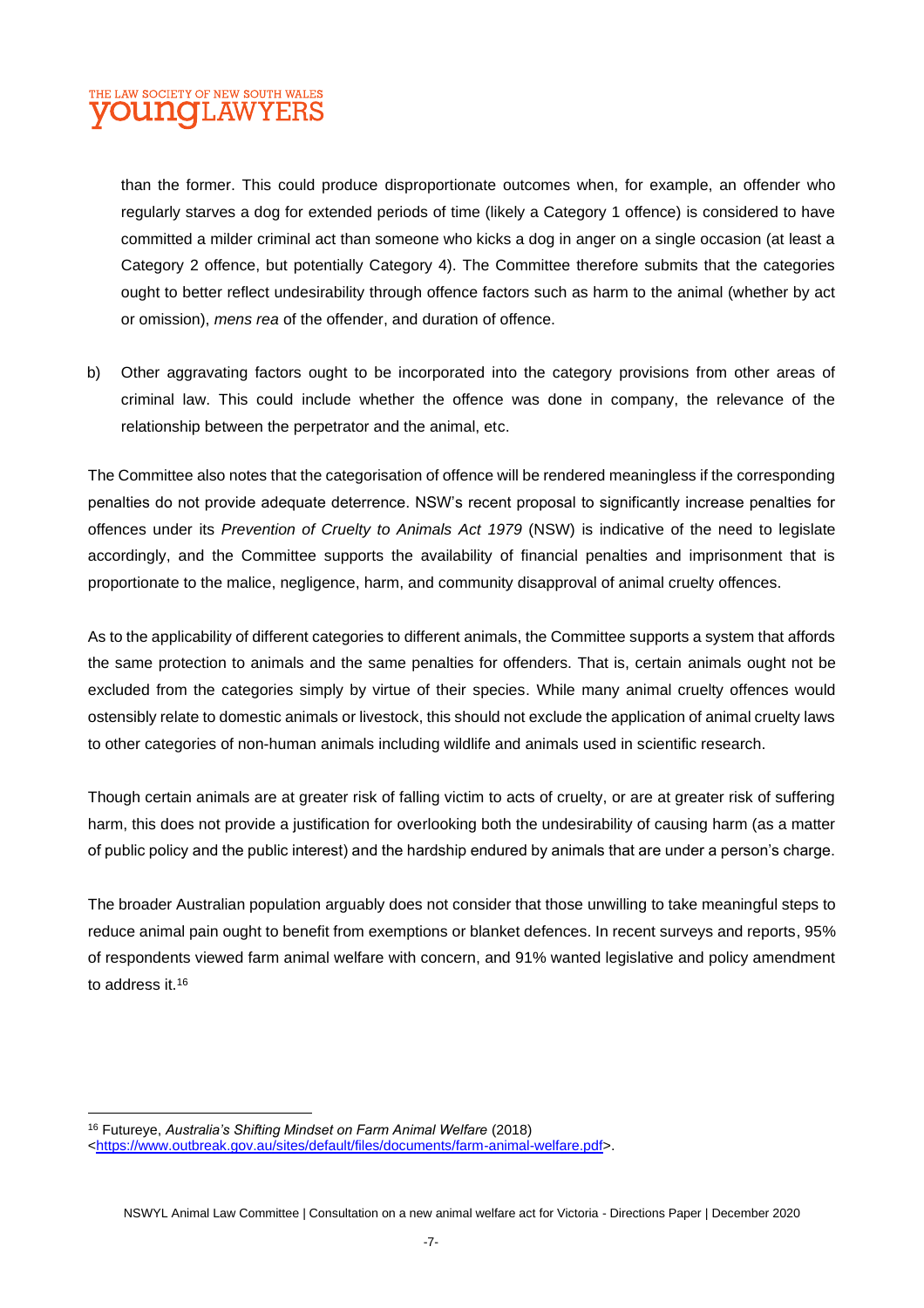### THE LAW SOCIETY OF NEW SOUTH WALES **OUNCLAWYERS**

Further, expert opinion from the RSPCA<sup>17</sup> provides that there is little to no rationale for the absence of obligatory pain relief for certain procedures performed on animals. So while such procedures are likely to result in pain to an animal (particular in animal agriculture), that asserted inevitability should not be a defence against animal cruelty offences when the harm to the animal is perfectly capable of being minimised or eliminated.

Australia's performance in the animal welfare realm both from substance and consequence standpoint<sup>18</sup> and from a community expectation standpoint<sup>19</sup> is inadequate. This review presents an opportunity to address the problem and, in the Committee's submission, exemptions are obstructive to that process.

#### **1.4 Controlled procedures**

The Committee supports the introduction of a single regulatory framework in Victoria covering the performance of controlled procedures on animals, provided this framework increases protections for animals. A single framework would enable more appropriate protections for animals, as well as create clearer guidelines for humans.

Invasive procedures routinely carried out on animals include calf, lamb and pig castration, cattle de-horning, mulesing of sheep, tooth trimming and tail-docking of piglets, and beak trimming of chickens.

The Committee submits that all procedures which cause significant pain and/or are unnecessary be prohibited. This considers the substantial short and long-term suffering experienced by animals. In particular, the practice of debeaking is not only extremely painful in the short-term, but also considerably decreases a chicken's the quality of life. The Committee has previously commented in a New South Wales inquiry:

*"This practice consists of the (often permanent) partial removal of the hen's beak with a heated blade without the application of an anaesthetic agent. Debeaking practices are a poor animal welfare practice causing hens to experience tissue damage, nerve injury, and pain and suffering during and in the aftermath of the procedure.<sup>20</sup> The partial removal of the hen's beak may also cause long-term and* 

<sup>17</sup> Referenced in Phelps, Mark, 'RSPCA says no more excuses over pain relief for livestock' *Queensland Country Life* (online, 11 July 2018) [<https://www.queenslandcountrylife.com.au/story/5519623/rspca-backs-livestock-pain-relief](https://www.queenslandcountrylife.com.au/story/5519623/rspca-backs-livestock-pain-relief-technology/)[technology/>](https://www.queenslandcountrylife.com.au/story/5519623/rspca-backs-livestock-pain-relief-technology/) ; and in *Meat & Livestock Australia*, 'Pain relief production extension' (online, 19 July 2018) [<https://www.mla.com.au/news-and-events/industry-news/archived/2018/pain-relief-production-extension/>](https://www.mla.com.au/news-and-events/industry-news/archived/2018/pain-relief-production-extension/) <sup>18</sup> World Animal Protection, *Animal Protection Index* (Web page index)

[<sup>&</sup>lt;https://api.worldanimalprotection.org/?\\_ga=2.118557833.1445315575.1510019261-923385865.1510019261#>](https://api.worldanimalprotection.org/?_ga=2.118557833.1445315575.1510019261-923385865.1510019261) <sup>19</sup> Dr Jennifer Ford, *Advance Australian animal welfare: the urgent need to re-establish national frameworks* (World Animal Protection, 29 February 2016) 5

<sup>20</sup> Farm Animal Welfare Council, Opinion on Beak Trimming of Layer Hens (Web Page, November 2007) [https://webarchive.nationalarchives.gov.uk/20110909181555/http://www.fawc.org.uk/pdf/beak-trimming.pdf.](https://webarchive.nationalarchives.gov.uk/20110909181555/http:/www.fawc.org.uk/pdf/beak-trimming.pdf)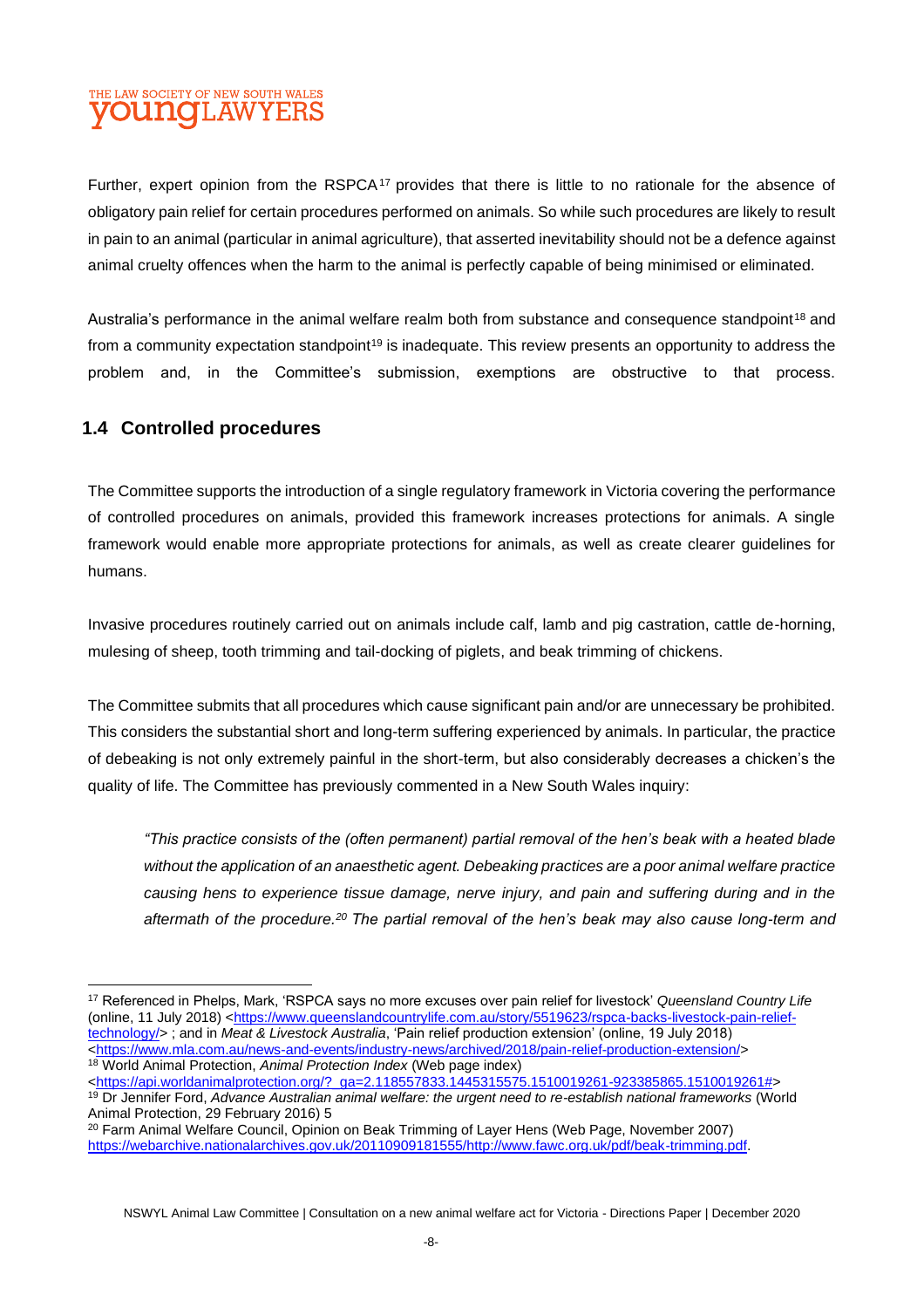### THE LAW SOCIETY OF NEW SOUTH WALES **OUNCLAWYERS**

*painful neuromas or tumours, deterring hens from using their beaks to forage or act on other natural instincts and behaviours." 21*

Procedures such as debeaking should only be performed for genuine therapeutic purposes. In this case, an exception in the legislation would allow a beak may be removed under anaesthetic by a veterinary practitioner or another suitably qualified person if deemed necessary.

The Committee also submits that any invasive procedure with viable alternatives should be prohibited or phased out under legislation. Mulesing is commonly performed as a means to avoid flystrike. However, as highlighted during the *Inquiry into the Prevention of Cruelty to Animals Amendment (Restrictions On Stock Animal Procedures) Bill 2019*, there are more effective and humane solutions, such as breeding naturally resistant sheep. As highlighted in one of our previous submissions:

*"According to [The Department of Primary Industries and Regional Development in Western Australia's] research, the successful management of non-mulesed sheep requires "little extra time or cost" for producers.<sup>22</sup> Australian Wool Innovation Limited acknowledges that breeding naturally resistant sheep is the "long term, sustainable solution" to reducing the risk of flystrike, and when integrated with other practices (such as short and timely lambing periods) could enable a successful move away from mulesing." 23*

The Committee is in favour of prohibiting all significantly painful and/or unnecessary procedures. However, in the absence of a prohibition, or for procedures which are necessary and significantly painful, restrictions should be applied including the requirement for procedures to be undertaken by a registered veterinarian (or other appropriate person depending on the industry and qualifications, for instance in scientific research) and with appropriate, safe and effective pain relief to ensure pain relief measures are fit for purpose and suitably dosed.

In December 2019, legislation was introduced in Victoria which required the use of pain relief when mulesing sheep.<sup>24</sup> This decision was supported by 87% of inquiry respondents.<sup>25</sup> This requirement should be extended

<sup>&</sup>lt;sup>21</sup> NSW Young Lawyers Animal Law Committee, Submission to Select Committee on the use of battery cages for hens in the egg production industry, *Inquiry into the Use of Battery Cages for Hens in the Egg Production Industry* (25 July 2019).

<sup>&</sup>lt;sup>22</sup> Government of Western Australia, Department of Primary Industries and Regional Development, 'Managing non mulesed sheep' (online, 22 October 2019) [https://www.agric.wa.gov.au/livestock-parasites/managing-non-mulesed](https://www.agric.wa.gov.au/livestock-parasites/managing-non-mulesed-sheep)[sheep.](https://www.agric.wa.gov.au/livestock-parasites/managing-non-mulesed-sheep)

<sup>23</sup> NSW Young Lawyers Animal Law Committee, Submission to Portfolio Committee No. 4 – Industry, *Inquiry into the Prevention of Cruelty to Animals Amendment (Restrictions on Stock Animal Procedures) Bill 2019* (31 July 2020); Australian Wool Innovation Limited, 'Breeding for Breech Strike Resistance' (online, 17 July 2020) [https://www.wool.com/sheep/welfare/breech-flystrike/breeding-for-breech-strike-resistance/.](https://www.wool.com/sheep/welfare/breech-flystrike/breeding-for-breech-strike-resistance/)

<sup>24</sup> *Prevention of Cruelty to Animals Act 1986* (Vic) s 8(2).

<sup>25</sup> Animal Welfare Victoria, *Prevention of Cruelty to Animals Regulations 2019, Summary Report – Stakeholder Engagement* (November 2019) [https://s3.ap-southeast-2.amazonaws.com/hdp.au.prod.app.vic](https://s3.ap-southeast-2.amazonaws.com/hdp.au.prod.app.vic-engage.files/5315/7604/3434/POCTA_Regs_Stakeholder_Engagement_report_FINAL.pdf)[engage.files/5315/7604/3434/POCTA\\_Regs\\_Stakeholder\\_Engagement\\_report\\_FINAL.pdf](https://s3.ap-southeast-2.amazonaws.com/hdp.au.prod.app.vic-engage.files/5315/7604/3434/POCTA_Regs_Stakeholder_Engagement_report_FINAL.pdf)